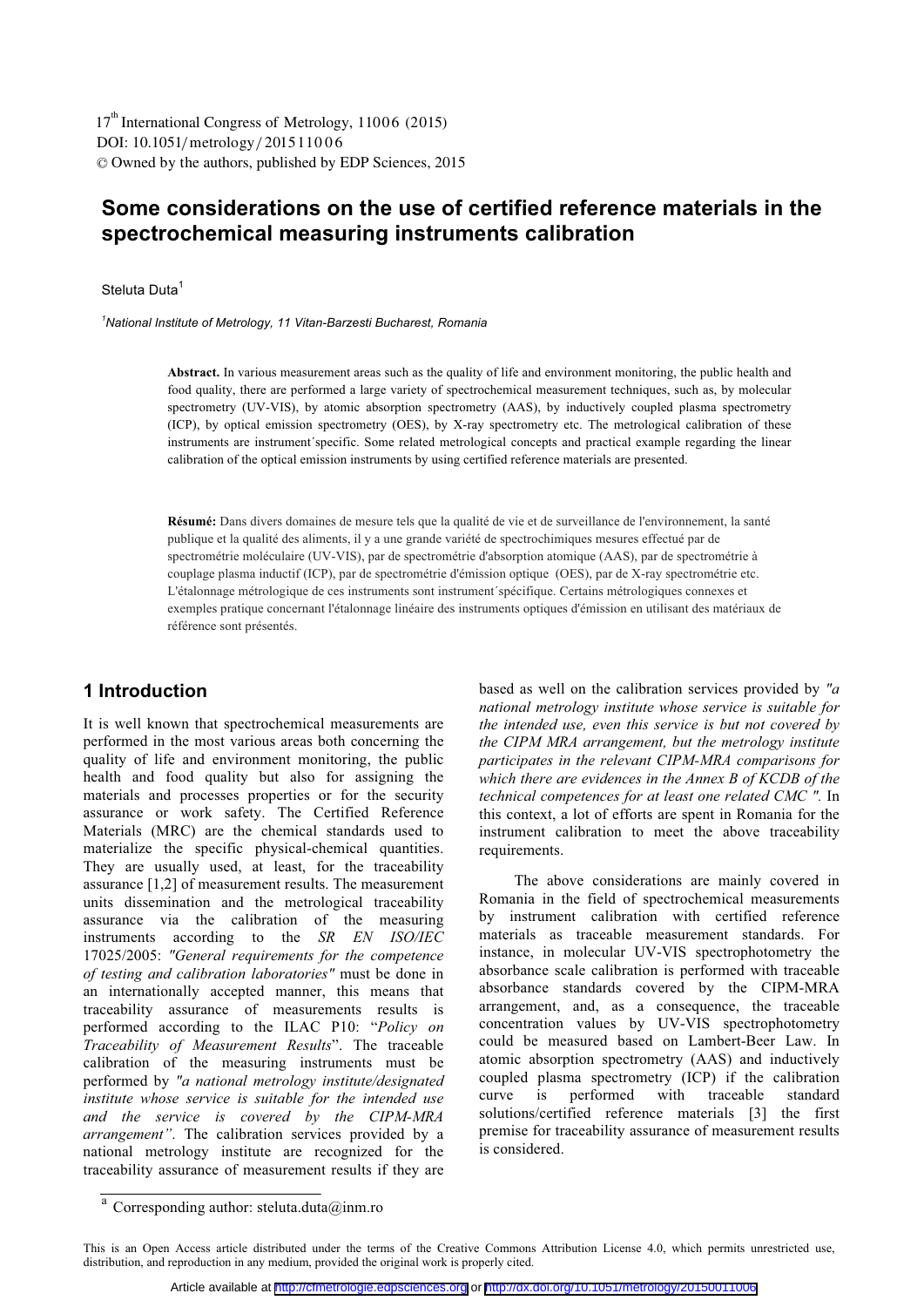In this paper some metrological aspects are discussed regarding the re-evaluation of the calibration function of the spectral instruments such as the optical emission spectrometers.

### **2 Experimental**

The optical emission spectrometers are the instruments that have stored in their software by the manufacturer the calibration model for specific matrices determinations. The coefficients of the calibrations model are also established taking into account the analytical applications of the instruments. The calibration model is normally used without modifications as long as the calibration function is periodically checked and confirmed with certified reference materials with the matrices as much as appropriate as the reference materials initially used by the manufacturer when the calibration model was build. In practice, the user do not spend so much work regarding the calibration model memorised by the software, unless the calibration coefficients and/or correction factors are in acceptable limits and the instrument do not indicate some technical errors.

From metrological point of view the re-evaluation of the linear calibration function is important. The good performance of the instrument at the technical specifications level gives confidence in the measurement results. For this purpose the proposed algorithm is regarding the periodical re-evaluation of the linear calibration function when certified reference materials are used. This algorithm is summarised below. Several assumptions should be considered, such as:

(i) the matrixes of MRC used for evaluation are as closed as possible with the MRC initially used by the manufacturer when the calibration model was build;

 (ii) the instrument is technically checked to perform the experiments in the optimal working conditions in accordance with the technical specifications;

| Table T Experimental data for fron content measurements in aluminium                     |                     |                                             |                 |                                              |  |  |  |  |
|------------------------------------------------------------------------------------------|---------------------|---------------------------------------------|-----------------|----------------------------------------------|--|--|--|--|
| <b>MRC</b>                                                                               | Reference           | Individual values, $x_m$ , ppm<br>Corrected |                 | Residual values, $e_{nk}$ , ppm              |  |  |  |  |
| Code                                                                                     | values.             |                                             | values, $y_n$ , | $e_{n1}$<br>$e_{n2}$<br>$e_{n4}$<br>$e_{n3}$ |  |  |  |  |
|                                                                                          | $X_{MRC}$ , ppm     |                                             | ppm             |                                              |  |  |  |  |
| 566                                                                                      | $7.500 \pm 0.500$   | 7.000<br>7.500<br>6.000<br>8.000            | 7.029           | 0.971<br>$-1.029$<br>$-0.029$<br>0.471       |  |  |  |  |
| 9202                                                                                     | $13.100 \pm 0.600$  | 14.000<br>13.000<br>11.000<br>12.000        | 12.654          | $-0.654$<br>1.346<br>0.346<br>$-1.654$       |  |  |  |  |
| 9203                                                                                     | $39.700 \pm 0.900$  | 40.000<br>39.000<br>41.000<br>38.000        | 39.376          | $-1.376$<br>0.376<br>1.624<br>0.624          |  |  |  |  |
| 9204                                                                                     | $88.900 \pm 1.400$  | 89.000<br>90.000<br>88.000<br>88.000        | 89.249          | $-1.249$<br>0.249<br>0.751<br>$-1.249$       |  |  |  |  |
| 9205                                                                                     | $298.000 \pm 3.000$ | 297,000 299,000 299,000<br>298,000          | 298.865         | 0.135<br>$-1.865$<br>0.135<br>$-2.865$       |  |  |  |  |
| 579                                                                                      | $305.000 \pm 6.000$ | 306.000 308.000 307.000<br>305.000          | 305.897         | 1.103<br>0.103<br>0.103<br>2.103             |  |  |  |  |
| —<br>$\cdot$ $\blacksquare$<br>$(11)$ the second of concrete the difference of continual |                     |                                             |                 |                                              |  |  |  |  |

 $Table 1$  Experimental data for  $ir$ 

 (iii) the residual errors as the difference of certified reference value and the measured values are constant over the all working range; etc.

# **3 Results and discussions**

^

.

 The experimental work presented in this paper is regarding the evaluation of the linear calibration function of the optical emission spectrometer SPECTROVAC DV4 used for iron content determination in high purity aluminium (99.85-99.99) %.

The six Certified Reference Materials (N=6). are used during these experiments; They are PECHINE type and are identified as Code 566; Code 9202 Code 9203; Code 9204; Code 9205 and Code 579. Four number of repeated measurements (K=4) are performed.

 The linear calibration function and its parameters are estimated based on the experimental data obtained by SPECTROVAC DV4 spectrometer from Table 1:

$$
y = -0.506 + 1.0046x \tag{1}
$$

The formulas for calculation of the linear calibration parametres (b-slope and a-intercept) are:

$$
b = \frac{N \sum x_{MRC} . x_m - \sum x_m \sum x_{MRC}}{N \sum x_{MRC}^2 - (\sum x_{MRC})^2}
$$
(2)

$$
a = \frac{\sum x_m - b \sum x_{MRC}}{N}
$$
 (3)

where  $x_{MRC}$  is the certified concentration of reference materials and  $x_m$  is the measured concentration of MRC. The corrected values  $\hat{y}_n$  are calculated based on the above calibration function:

$$
\hat{y}_n = a + b \cdot x_{MRC} \tag{4}
$$

The residuals e<sub>nk</sub> are calculated as difference between the individual measured values and the corrected values  $\hat{\mathbf{y}}_n$ :

$$
e_{nk} = y_{nk} - \hat{y}_n
$$
 (5)  
with its dispersion  $\sigma^2$ :

$$
\sigma^2 = \frac{\sum_{n=1}^{N} \sum_{k=1}^{K} (e_{nk})^2}{NK - 2}
$$
 (6)

Evaluation of the linear calibration function is carried out from its variability sources using ANOVA evaluation [4]. The variability sources are due to the suitability of the calibration function estimated by  $\hat{z}$  $\sigma$ <sub>*l*</sub> ,